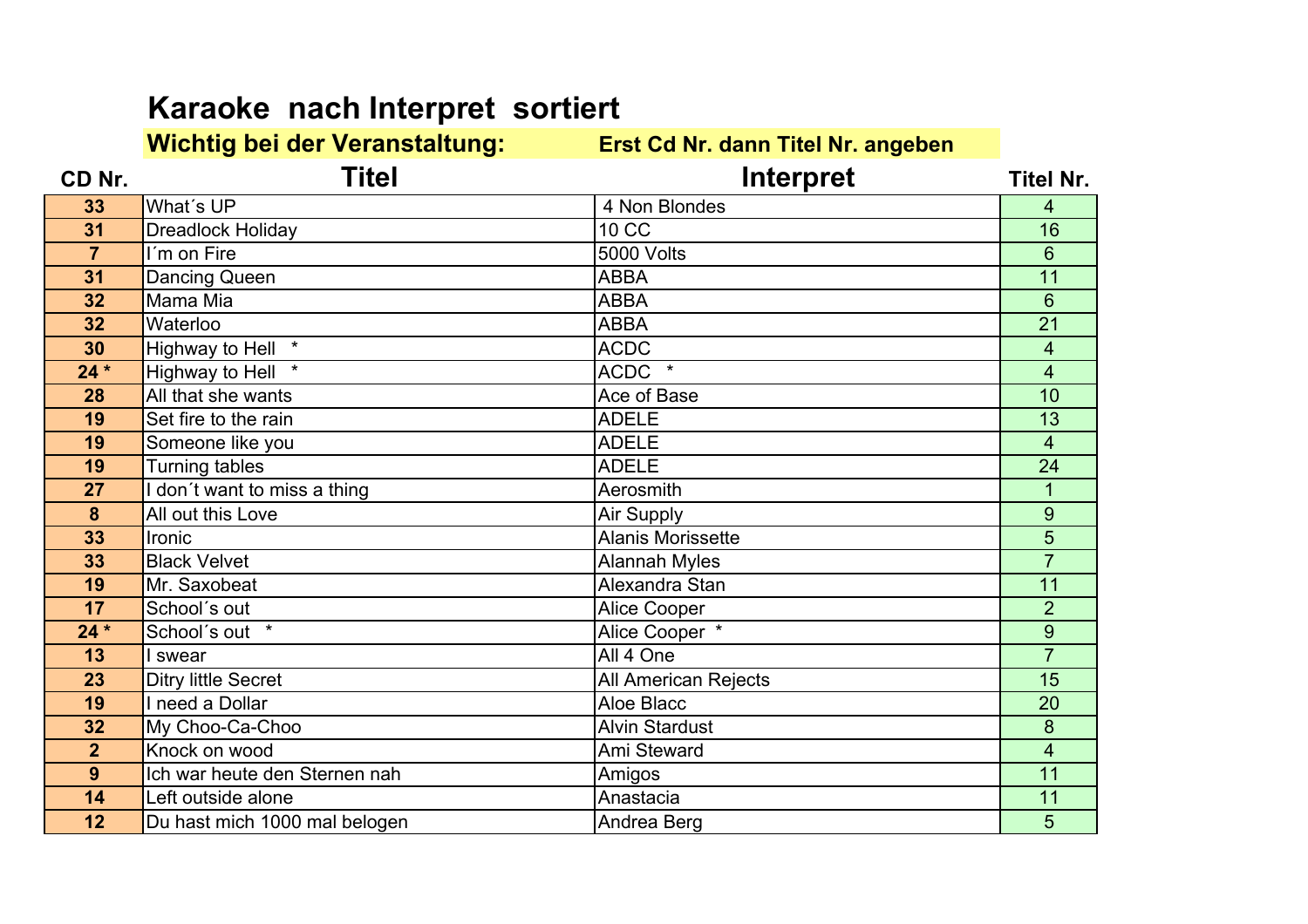| 35                      | Du hast mich 1000 mal belogen                 | Andrea Berg                   | 11              |
|-------------------------|-----------------------------------------------|-------------------------------|-----------------|
| 9                       | Wenn du jetzt gehst nimm auch deine Liebe mit | Andrea Berg                   | 5               |
| $\overline{2}$          | More More More                                | <b>Andrea True Connection</b> | 9               |
| $\overline{\mathbf{2}}$ | Ring my Bell                                  | Anita Ward                    | $\overline{13}$ |
| 12                      | Das Spiel                                     | <b>Annett Louisan</b>         | 10              |
| 25                      | <b>Brainstorm</b>                             | <b>Arctic Monkeys</b>         | 5               |
| 23                      | I bet you look good on the dancefloor         | <b>Artic Monkeys</b>          | $\overline{5}$  |
| 25                      | <b>Shining Light</b>                          | Ash                           | 9               |
| 19                      | What the hell                                 | <b>Avril Lavigne</b>          | 22              |
| $\overline{2}$          | Yes Sir I cab Boogie                          | Baccara                       | 25              |
| 32                      | Yes Sir I Can Boogie                          | Baccara                       | 25              |
| $24*$                   | $\star$<br>You ain't seen nothing yet         | Bachmann-Turner-Overdrive *   | 10              |
| 10                      | Incomplete                                    | <b>Back Street Boys</b>       | $6\phantom{1}$  |
| 14                      | You're a woman, i',m a man                    | <b>Bad Boys Blue</b>          | 5               |
| 8                       | Walk like an Egyptian                         | <b>Bangles</b>                | 4               |
| $6\phantom{1}$          | Verdamp lang her                              | <b>BAP</b>                    | $\overline{2}$  |
| 13                      | Second hand rose                              | <b>Barbara Streisand</b>      | 19              |
| 1                       | Can't get enough of your Love Baby            | <b>Barry White</b>            | 8               |
| $\overline{2}$          | You're the First, the Last my Everything      | <b>Barry White</b>            | 29              |
| 31                      | Bye bye baby                                  | <b>Bay City Rollers</b>       | $\overline{7}$  |
| $\overline{27}$         | A hard day's night                            | <b>Beatles</b>                | 19              |
| $\overline{2}$          | <b>Jive Talkin</b>                            | <b>Bee Gees</b>               | 3               |
| $\overline{2}$          | <b>Night Fever</b>                            | <b>Bee Gees</b>               | 12              |
| 32                      | <b>Night Fever</b>                            | <b>Bee Gees</b>               | 9               |
| $\overline{2}$          | <b>Stayin Alive</b>                           | <b>Bee Gees</b>               | 17              |
| 32                      | <b>Stayin Alive</b>                           | <b>Bee Gees</b>               | 13              |
| $\overline{2}$          | You should be Dancing                         | <b>Bee Gees</b>               | 27              |
| 18                      | Frei und abgebrannt (How could this go wrong) | Benny                         | 3               |
| 37                      | S<br>Hey Amigo Charlie Brown                  | Benny                         | 12              |
| 19                      | Ain't no sunshine (Classic Hit)               | <b>Bill Withers</b>           | 27              |
| 26                      | White Wedding                                 | <b>Billy Idol</b>             | 15              |
| 32                      | Love Really Hurts Without You                 | <b>Billy Ocean</b>            | 3               |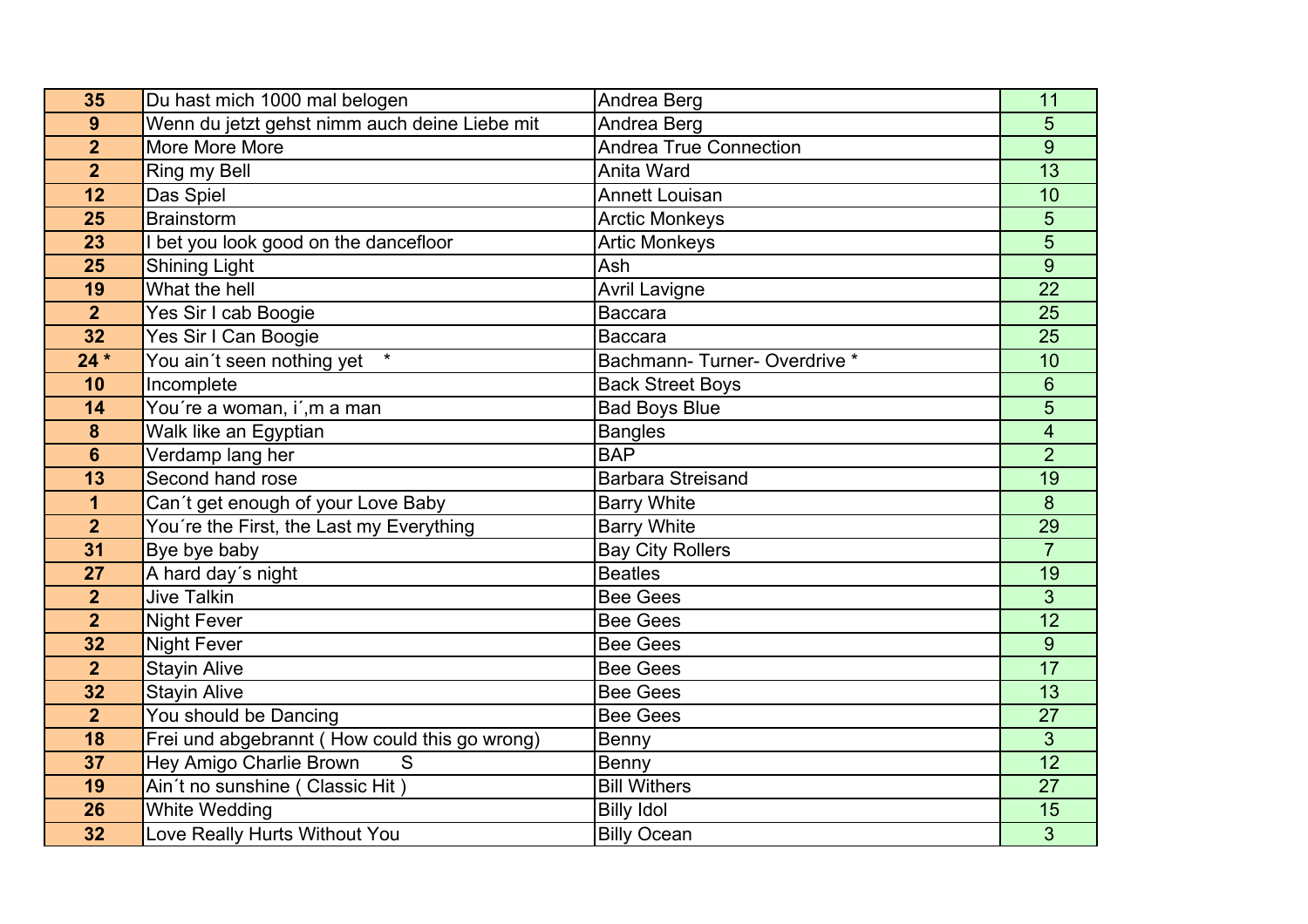| 17                      | Paranoid                | <b>Black Sabbath</b>      | 5                       |
|-------------------------|-------------------------|---------------------------|-------------------------|
| 30                      | Paranoid                | <b>Black Sabbath</b>      | 10                      |
| $24*$                   | Paranoid *              | <b>Black Sabbath</b>      | 8                       |
| 23                      | All the small Things    | <b>Blink - 182</b>        | $\overline{14}$         |
| $\overline{7}$          | Heart of glass          | <b>Blondie</b>            | $\overline{7}$          |
| 27                      | The Bad Touch           | <b>Bloodhound Gang</b>    | 11                      |
| 38                      | If you come back        | <b>Blue</b>               | 8                       |
| $\overline{\mathbf{3}}$ | The Reaper (Don't Fear) | <b>Blue Oyster Cult</b>   | 16                      |
| $24*$                   | The Reapar *            | Blue Oyster Cult *        | 18                      |
| 25                      | Parklife                | Blur                      | 10                      |
| $\overline{23}$         | Song 2                  | <b>Blur</b>               | $\delta$                |
| 13                      | Like a rolling stone    | <b>Bob Dylan</b>          | 18                      |
| $\overline{\mathbf{4}}$ | Love Generation         | <b>Bob Sinclair</b>       | $\bf 8$                 |
| 22                      | Always                  | Bon Jovi                  | $\overline{2}$          |
| 30                      | Livin'on an Prayer      | Bon Jovi                  | 6                       |
| $\mathbf{3}$            | Living on an Prayer     | Bon Jovi                  | 1                       |
| 26                      | Blaze of Glory *        | Bon Jovi <sup>*</sup>     | 11                      |
| $24*$                   | Livin on a Prayer *     | Bon Jovi *                | 11                      |
| $\mathbf 1$             | Daddy Cool              | Boney M.                  | 13                      |
| 16                      | Daddy Cool              | Boney M.                  | $6\phantom{1}$          |
| $\overline{2}$          | Sunny                   | Boney M.                  | $\overline{18}$         |
| $\overline{\mathbf{3}}$ | Holding out for a Hero  | <b>Bonny Tyler</b>        | 14                      |
| 31                      | I Don't Like Mondays    | Boom Town Rats            | 21                      |
| $\overline{3}$          | More than a feeling     | Boston                    | $\overline{2}$          |
| $24*$                   | More than a feeling     | Boston <sup>*</sup>       | 5                       |
| 11                      | Baby one more Time      | <b>Britney Spears</b>     | 6                       |
| 22                      | Baby one more time      | <b>Britney spears</b>     | $\overline{\mathbf{4}}$ |
| 19                      | Til the world ends      | <b>Britney Spears</b>     | 21                      |
| 32                      | Save Your Kisses For Me | <b>Brotherhood Of Man</b> | 12                      |
| 26                      | Born in the USA         | <b>Bruce Springsteen</b>  | 17                      |
| 30                      | Dancing in the Dark     | <b>Bruce Springsteen</b>  | 11                      |
| 19                      | The Lazy Song           | <b>Bruno Mars</b>         | 14                      |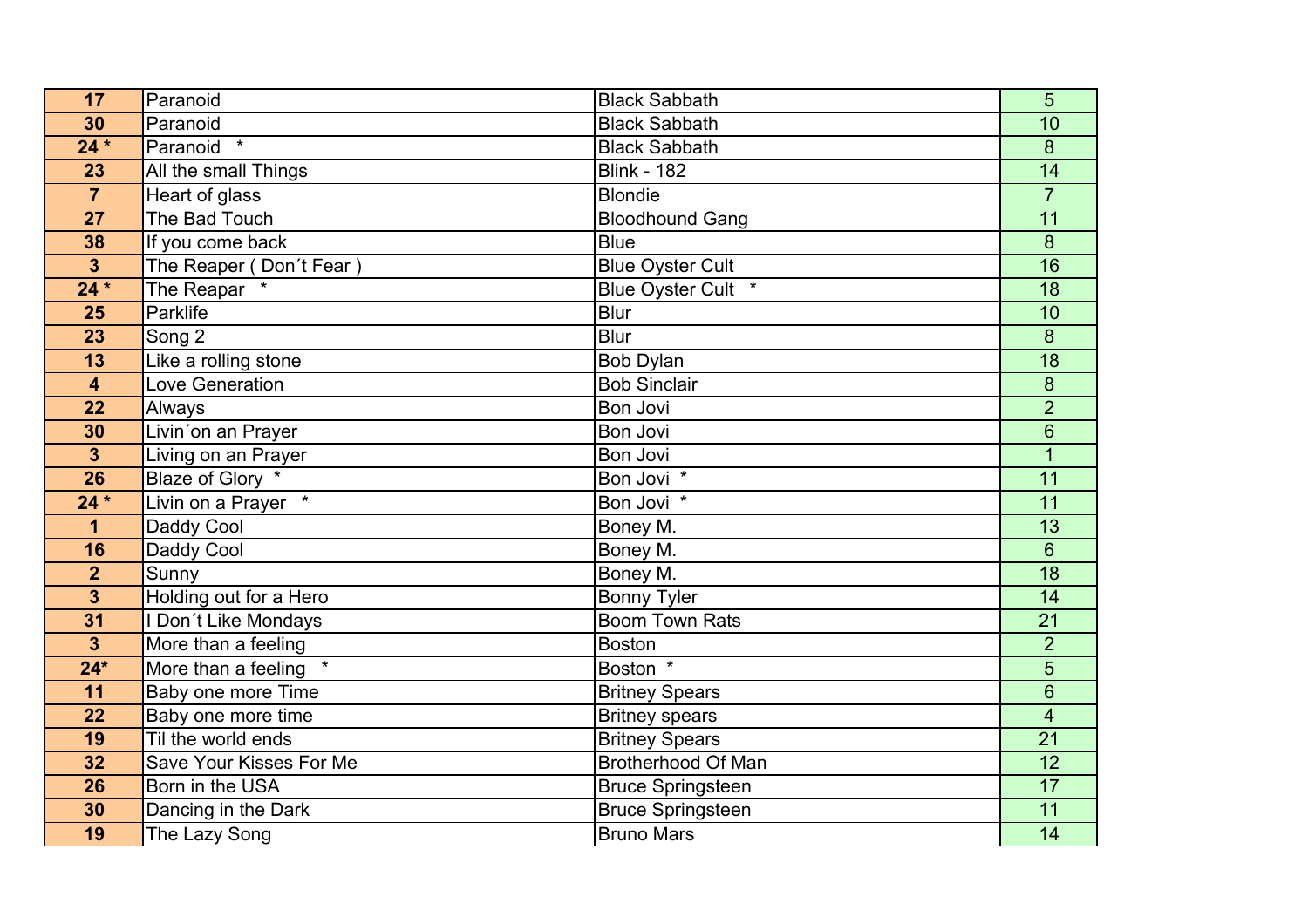| $\overline{3}$          | Summer of 69                                       | <b>Bryan Adams</b>    | 3                       |
|-------------------------|----------------------------------------------------|-----------------------|-------------------------|
| 26                      | Summer of 69 *                                     | Bryan Adams *         |                         |
| 31                      | Let's Stick Together                               | <b>Bryan Ferry</b>    | 29                      |
| 25                      | Ever Fallen in Love ( With someone you shouldn't ) | <b>Buzzcoocks</b>     | 16                      |
| 27                      | Jerk it out                                        | Caesars               | 9                       |
| $\overline{2}$          | Young Hearts run free                              | <b>Candy Staton</b>   | 30                      |
| 32                      | Young Hearts run Free                              | <b>Candy Staton</b>   | 29                      |
| $\overline{2}$          | Kung Fu Fighting                                   | <b>Carl Douglas</b>   | 5                       |
| 16                      | Kung fu fighting                                   | Carl Douglas          | $\overline{3}$          |
| 31                      | Kung Fu Fighting                                   | Carl Douglas          | 28                      |
| 32                      | Top Of The World                                   | Carpenters            | 19                      |
| 21                      | Finaly                                             | <b>CECE Peniston</b>  | $\overline{7}$          |
| 33                      | <b>Think Twice</b>                                 | <b>Celine Dion</b>    | 3                       |
| 21                      | Where does my heart beat now                       | <b>Celine Dion</b>    | $\overline{2}$          |
| 33                      | If i could turn back Time                          | Cher                  | $\overline{11}$         |
| $\mathbf 1$             | <b>Everybody Dance</b>                             | Chic                  | 16                      |
| 1                       | <b>Good Times</b>                                  | Chic                  | 19                      |
| 1                       | I want your Love                                   | Chic                  | 29                      |
| $\overline{2}$          | Le Freak                                           | Chic                  | $\overline{7}$          |
| $\overline{\mathbf{3}}$ | If you leave me now                                | Chicago               | 18                      |
| 13                      | Lady in red                                        | Chris de Burgh        | 5                       |
| 18                      | Du kannst nicht immer 17 sein                      | <b>Chris Roberts</b>  | $\overline{7}$          |
| 10                      | Ich lebe                                           | Christina Stürmer     | $\overline{\mathbf{4}}$ |
| 27                      | Tubthumping                                        | Chumbawamba           | 10                      |
| 16                      | Girls just wanna have fun                          | <b>Cindy Lauper</b>   | 10                      |
| 9                       | Mein Herz läßt Dich nie allein                     | Claudia Jung          | 3                       |
| 19                      | Every teardrop is a waterfall                      | Coldplay              | $\overline{9}$          |
| 23                      | Fix you                                            | Coldplay              | 19                      |
| 10                      | Speed of Sound                                     | Coldplay              | 9                       |
| 15                      | Die Hände zum Himmel                               | Colibris              | $\overline{2}$          |
| 18                      | Zwei kleine Italiener                              | <b>Conny Francis</b>  | 8                       |
| 15                      | Anita                                              | <b>Costa Cordalis</b> | 3                       |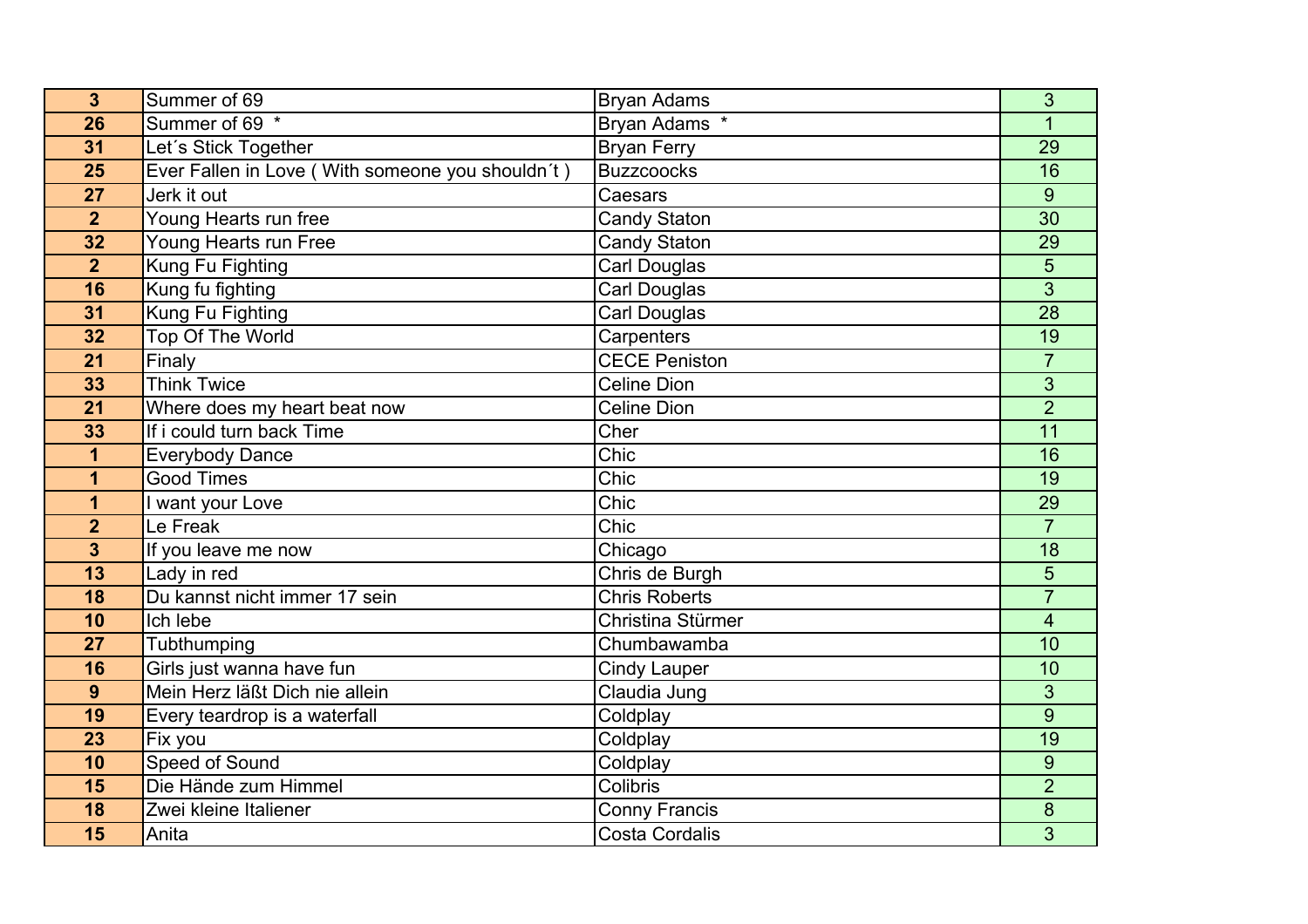| 37                      | S<br>Anita                         | <b>Costa Cordalis</b>  | 6               |
|-------------------------|------------------------------------|------------------------|-----------------|
| 33                      | Girls just wanna have fun          | Cyndi Lauper           | 12              |
| 36                      | Anton aus Tirol S                  | D.J. Ötzi              | 1               |
| $\overline{7}$          | <b>Beautiful Sunday</b>            | <b>Daniel Boone</b>    | $\overline{8}$  |
| 10                      | Bad Day                            | <b>Daniel Powler</b>   | 5               |
| 23                      | Bad day                            | <b>Daniel Powter</b>   | 18              |
| 31                      | Gonna Make You A Star              | David Essex            | 18              |
| 31                      | <b>Knock Three Times</b>           | Dawn                   | 27              |
| $24*$                   | Smoke on the water *               | Deep Purple<br>$\star$ | $\overline{7}$  |
| 30                      | Pour some sugar on me              | Def Leppard            | 8               |
| 10                      | Take good care of my baby          | <b>Dick Brave</b>      | 1               |
| 38                      | <b>Thank You</b>                   | <b>Dido</b>            | 6               |
| $6\phantom{1}$          | Westerland                         | Die Ärzte              | 8               |
| 9                       | Ich bin verrückt vor Glück         | Die Palldauer          | 8               |
| 35                      | Eisgekühlter Bonnerlunder          | Die Toten Hosen        | $\overline{12}$ |
| $\overline{\mathbf{3}}$ | Money for nothing                  | <b>Dire Straits</b>    | 19              |
| 26                      | Money for nothing                  | <b>Dire Straits</b>    | 13              |
| 15                      | <b>Hey Baby</b>                    | DJ Ötzi                | $\mathbf{1}$    |
| 12                      | Ab in den Süden                    | DJ the Wave            | 8               |
| 9                       | <b>Sweet Caroline</b>              | DJ. Ötzi               | $\overline{2}$  |
| 31                      | <b>American Pie</b>                | Don MCLean             | $\overline{2}$  |
| 1                       | <b>Hot Stuff</b>                   | Donna Summer           | $\overline{23}$ |
| 31                      | <b>Hot Stuff</b>                   | Donna Summer           | 19              |
| $\overline{1}$          | I Feel Love                        | Donna Summer           | 26              |
| 32                      | Puppy Love                         | Donny Osmond           | 10              |
| 28                      | It's my Life                       | Dr. Alban              | 5               |
| $6\phantom{1}$          | Mamor, Stein und Eisen bricht      | <b>Drafi Deutscher</b> | 5               |
| 15                      | Mamor, Stein und Eisen bricht      | Drafi Deutscher        | 4               |
| 18                      | Mamor, Stein und Eisen bricht      | <b>Drafi Deutscher</b> | 5               |
| 37                      | Mamor, Stein und Eisen bricht<br>S | Drafi Deutscher        |                 |
| 31                      | <b>Hotel California</b>            | Eagles                 | 20              |
| 14                      | F**K (I don't want you back)       | Eamon                  | 10              |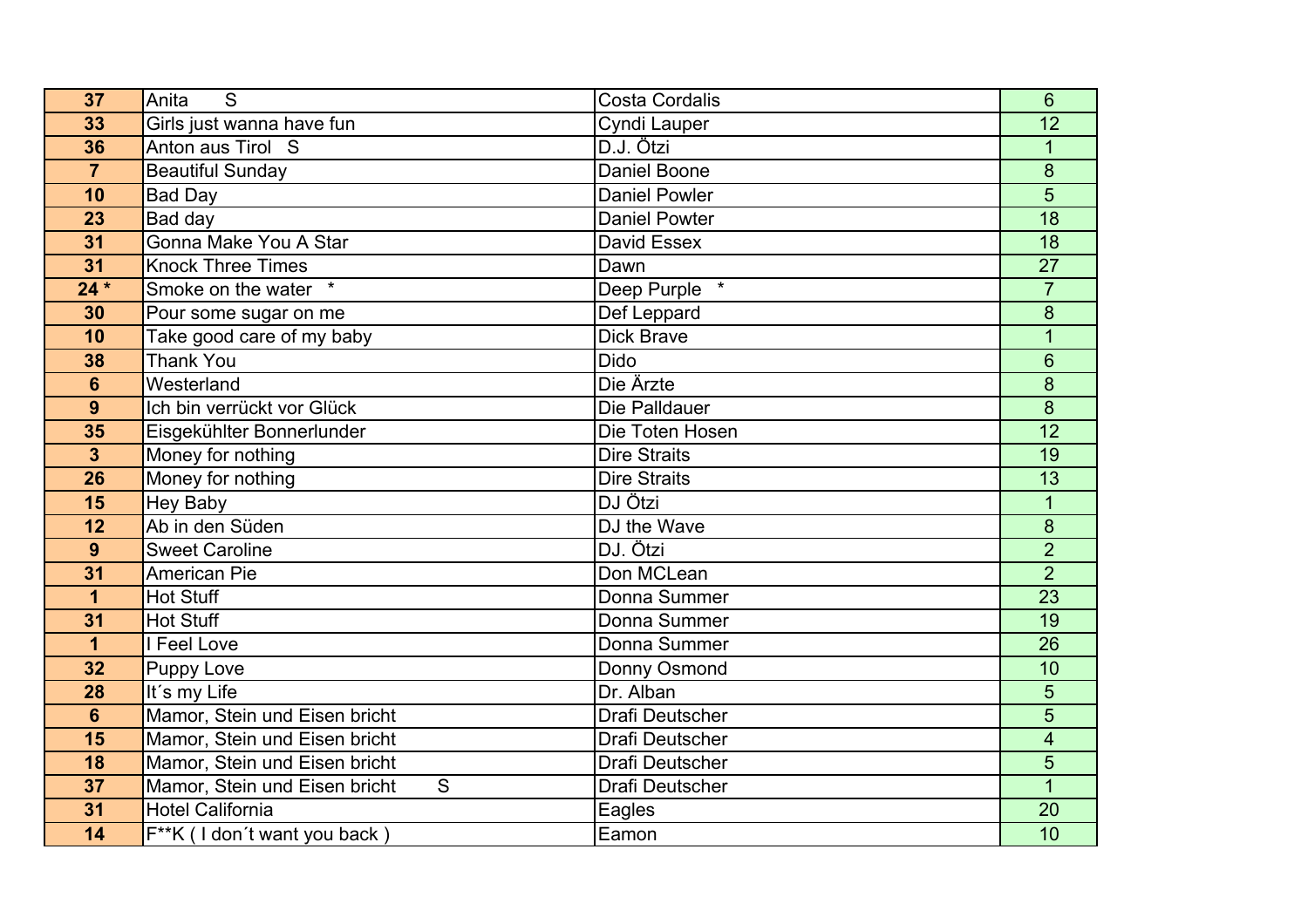| 1                       | <b>Boogie Wonderland</b>            | Earth Wind and Fire                    | 6                       |
|-------------------------|-------------------------------------|----------------------------------------|-------------------------|
| 16                      | Boogie Wonderland                   | Earth Wind and Fire                    | 4                       |
| 32                      | Love Grows (Where My Rosemary Goes) | <b>Edison Lighthouse</b>               | 1                       |
| 9                       | Küss mich, halt mich, lieb mich     | Ella Endlich                           | $\overline{1}$          |
| 31                      | Candle In The Wind                  | Elton John                             | 8                       |
| 31                      | Don't Go Breaking My Heart          | Elton John & Kiki Dee                  | 13                      |
| 16                      | A little less Conversation          | <b>Elvis</b>                           | 11                      |
| 13                      | Return to sender                    | <b>Elvis</b>                           | $\mathbf{1}$            |
| 27                      | Jailhouse rock                      | Elvis <sup>*</sup>                     | 20                      |
| 27                      | I'm a beliver                       | <b>EMF &amp; Reeves &amp; Mortimer</b> | 16                      |
| 38                      | Hero                                | Enrique Iglesias                       | 5                       |
| 19                      | Tonight (i'm loving you)            | Enrique Iglesias feat. Ludarris        | 17                      |
| 13                      | I shot the sheriff                  | Eric Clapton                           | 8                       |
| $24*$                   | Layla *                             | Eric Clapton *                         | 19                      |
| $\overline{\mathbf{3}}$ | The Final Countdown                 | Europe                                 | $\overline{\mathbf{4}}$ |
| $\overline{\mathbf{4}}$ | <b>The Final Countdown</b>          | Europe                                 | 3                       |
| 26                      | The Final Countdown *               | Europe *                               | 9                       |
| 8                       | Sweet Dreams (are made of this)     | Eurythmics                             | $\overline{1}$          |
| 8                       | <b>High Energy</b>                  | <b>Evelin Thomas</b>                   | 3                       |
| 5                       | Jeanny                              | Falco                                  | $\overline{7}$          |
| 23                      | Sugar, were goin down               | Fall out Boy                           | 13                      |
| 12                      | Emanuela                            | <b>Fettes Brot</b>                     | $\overline{2}$          |
| 19                      | Walk                                | Foo Fighters                           | 23                      |
| 28                      | <b>Lemon Tree</b>                   | <b>Fools Garden</b>                    | 8                       |
| $\overline{\mathbf{3}}$ | want to know what Love is           | Foreigner                              | 5                       |
| 26                      | I want to know what Love is *       | Foreigner *                            | 14                      |
| 9                       | Du bist mein Held                   | Francine Jordi                         | 6                       |
| 21                      | New York, New York                  | <b>Frank Sinatra</b>                   | 3                       |
| 8                       | Relax                               | Frankie goes to Hollywood              | $\overline{2}$          |
| 25                      | Do you want to                      | <b>Franz Ferdinand</b>                 | 8                       |
| 23                      | Take me out                         | <b>Franz Ferdinand</b>                 | 16                      |
| 27                      | How to save a life                  | Fray                                   | 5                       |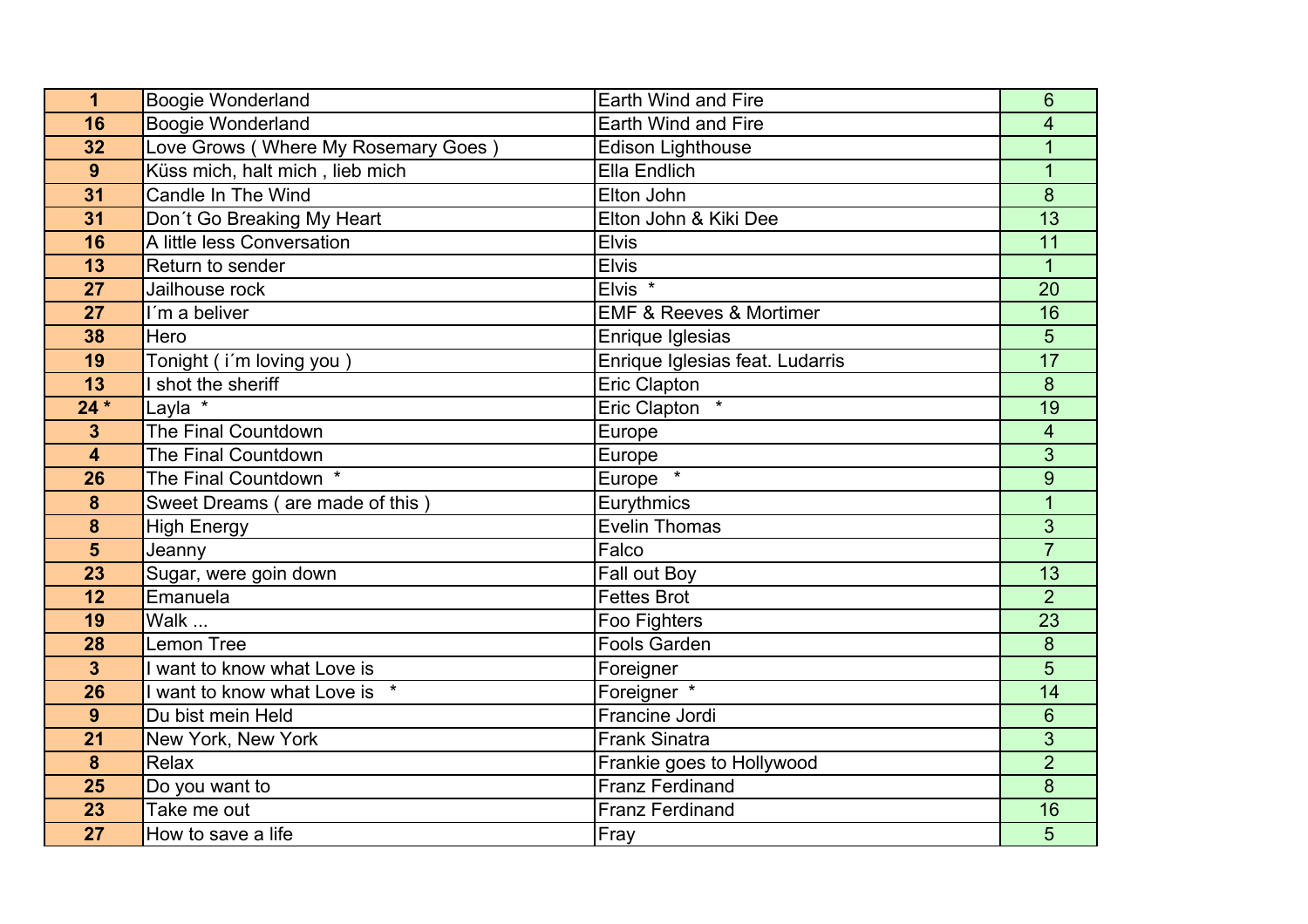| 3               | All right now                             | Free                                      | 20                       |
|-----------------|-------------------------------------------|-------------------------------------------|--------------------------|
| 31              | All Right Now                             | Free                                      | 1                        |
| $24*$           | All Right Now *                           | Free $\overline{f}$                       | 12                       |
| 14              | Wir haben die ganze Nacht                 | G.G. Anderson                             | $\overline{9}$           |
| 31              | <b>Baker Street</b>                       | <b>Garry Rafferty</b>                     | 3                        |
| $6\phantom{a}$  | Pure Lust am Leben                        | Geier Sturzflug                           | $\overline{7}$           |
| 36              | S<br>Pure Lust am Leben                   | <b>Geier Sturzflug</b>                    | 8                        |
| $\overline{7}$  | Paloma Blanca                             | <b>George Backer Selection</b>            | 10                       |
| $\overline{2}$  | Rock your Baby                            | George MC Crae                            | 15                       |
| 8               | Reach out (for the Metal)                 | Giorgio Moroder                           | $\overline{7}$           |
| 1               | I Am What I Am                            | Gloria Gaynor                             | 24                       |
| 1               | I will Survive                            | Gloria Gaynor                             | 30                       |
| 16              | will Survive                              | Gloria Gaynor                             | $\overline{7}$           |
| 20              | I will Survive                            | Gloria Gaynor                             | $6\phantom{1}$           |
| 31              | I Will Survive                            | Gloria Gaynor                             | $\overline{24}$          |
| $\overline{2}$  | Never can say Goodbye                     | Gloria Gaynor                             | 11                       |
| 37              | S<br>Du bist viel zu schön                | <b>Graham Bonney</b>                      | $\overline{8}$           |
| 32              | You're The One That I Want                | Grase (Olivia Newton John, John Travolta) | $\overline{30}$          |
| 32              | Summer Nights                             | Grease Olivia Newton J. & John Travolta   | 16                       |
| 27              | Holiday                                   | <b>Green Day</b>                          | 12                       |
| 23              | Wake me up when September ends            | <b>Green Day</b>                          | 17                       |
| 30              | <b>Paradise City</b>                      | <b>Guns 'N Roses</b>                      | 5                        |
| $\mathbf{3}$    | Sweet child of mine                       | Guns'n Roses                              | 6                        |
| 26              | Sweet child of mine                       | Guns'n Roses'*                            | $\overline{2}$           |
| 1               | <b>Boogie Nights</b>                      | Heatwave                                  | 5                        |
| 9               | Ich will immer wieder dieses Fieber spürn | <b>Helene Fischer</b>                     | 10                       |
| $6\phantom{1}6$ | Männer                                    | Herbert Grönemayer                        | 10                       |
| 36              | S<br>Viva Colonia                         | Höhner                                    | 5                        |
| $\overline{7}$  | Seasons in the sun                        | <b>Hollies</b>                            | $\overline{\mathcal{A}}$ |
| 14              | Holzmichel                                | Holzmichel                                | $\overline{12}$          |
| 14              | It started with a kiss                    | <b>Hot Chocolate</b>                      | 6                        |
| $\overline{2}$  | So you win again                          | <b>Hot Chocolate</b>                      | 16                       |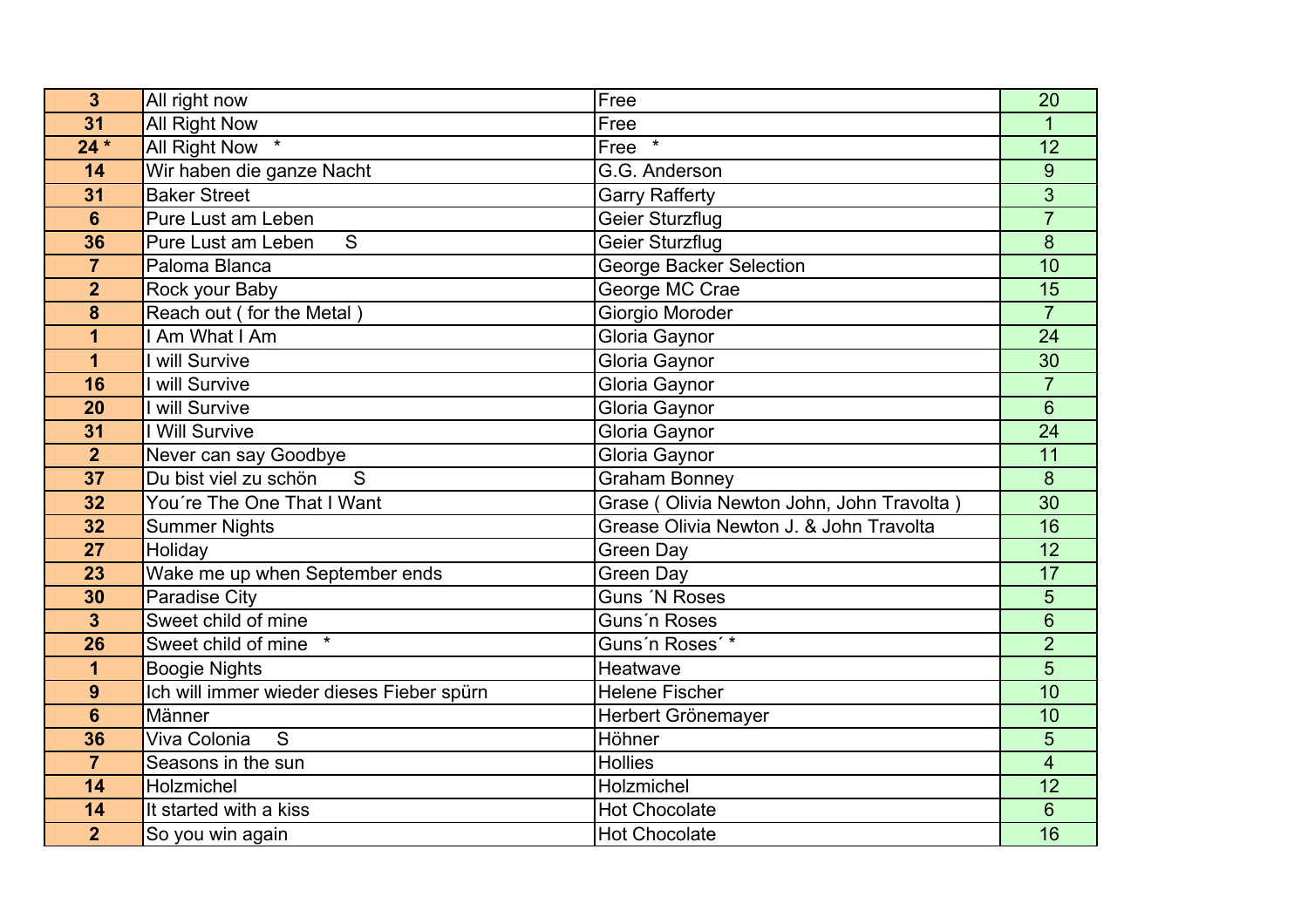| $\overline{2}$  | You Sexy Thing                          | <b>Hot Chocolate</b>     | 26              |
|-----------------|-----------------------------------------|--------------------------|-----------------|
| 32              | You Sexy Thing                          | <b>Hot Chocolate</b>     | 27              |
| 5               | Hello again                             | <b>Howard Carpendale</b> | 10              |
| 9               | Noch immer mittendrin                   | <b>Howard Carpendale</b> | $\overline{12}$ |
| 5               | Ti Amo                                  | <b>Howard Carpendale</b> | 1               |
| $6\phantom{1}6$ | Sternenhimmel                           | <b>Hubert Kah</b>        | $6\phantom{1}$  |
| 14              | Don't you want me baby                  | Human League             | $\overline{2}$  |
| 12              | Du erinnerst Dich an Liebe              | Ich & Ich                | 3               |
| 28              | Sweat (Alalalalong)                     | <b>Inner Circle</b>      | $6\phantom{1}$  |
| 26              | Need you tonight                        | <b>INXS</b>              | 18              |
| 27              | Devil Inside                            | INXS <sup>*</sup>        | 13              |
| 37              | S<br>Bye, Bye, Bye                      | <b>Isabell Varell</b>    | $\overline{4}$  |
| 26              | Centerfold                              | J. Geils Band            | 10              |
| 25              | Sit down                                | James                    | 18              |
| 19              | On the floor                            | Jennifer Lopez           | 12              |
| 19              | Who's laughing now                      | Jessie J.                | 18              |
| 17              | Locomitive Breath                       | Jethro Tull              | $9\,$           |
| $6\phantom{1}$  | Der goldene Reiter                      | Joachim Witt             | 3               |
| 21              | <b>Country Roads</b>                    | John Denver              | 6               |
| 26              | St. Elmo's Fire (Man in the Motion)     | John Parr                | $\overline{7}$  |
| 32              | Love Is In The Air                      | John Paul Young          | $\overline{2}$  |
| $24*$           | Don't stop beliving                     | Journey <sup>*</sup>     | 6               |
| 12              | Geile Zeit                              | Juli                     | $6\phantom{1}6$ |
| 10              | Regen und Meer                          | Juli                     | 8               |
| $5\phantom{1}$  | Am Tag als Conny Cramer starb           | Juljane Werding          | 5               |
| 18              | Eine neue Liebe ist wie ein neues Leben | Jürgen Marcus            | 9               |
| 22              | Cy me a river                           | Justin Timberlake        | 9               |
| 23              | I predict a riot                        | <b>Kaiser Chiefs</b>     | 9               |
| 25              | Ruby                                    | <b>Kaiser Chiefs</b>     | $\overline{7}$  |
| 5               | Über sieben Brücken mußt du gehen       | Karat                    | $6\phantom{1}6$ |
| 23              | Shoot the Runner                        | Kasabian                 | $\overline{7}$  |
| 32              | <b>Wuthering Heights</b>                | <b>Kate Bush</b>         | 24              |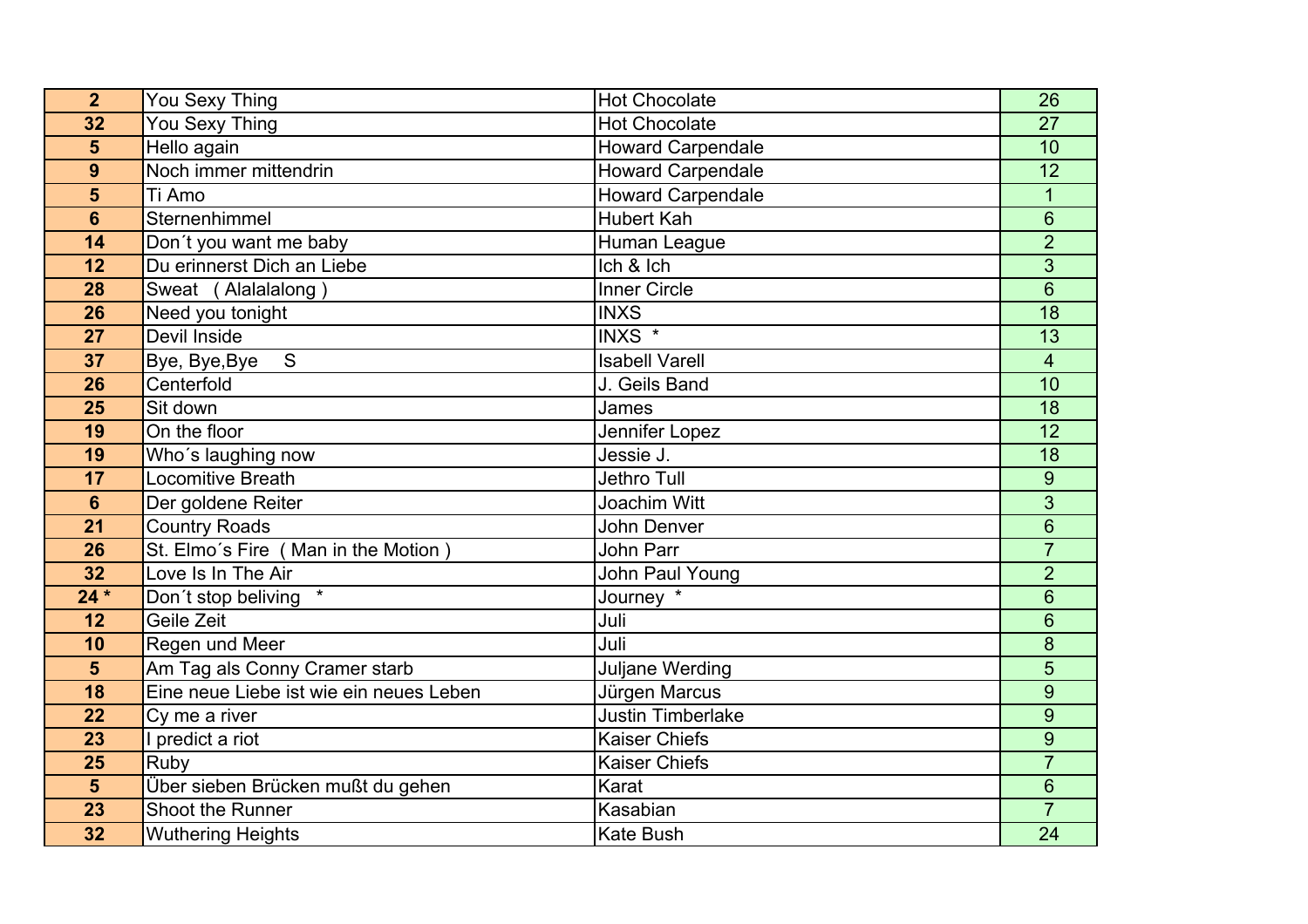| 18              | Wunder gibt es immer wieder                   | Katja Eppstein         | $\overline{2}$          |
|-----------------|-----------------------------------------------|------------------------|-------------------------|
| 19              | Last Friday Night                             | <b>Katy Perry</b>      | $\overline{2}$          |
| $\overline{2}$  | That's the way (I like it)                    | KC & The Sunshine Band | 19                      |
| 25              | Is it any wonder                              | Keane                  | $\overline{13}$         |
| 19              | Mr. Know it all                               | <b>Kelly Clarkson</b>  | 10                      |
| 1               | Feel's like i'm in Love                       | <b>Kelly Marie</b>     | 17                      |
| 23              | All Summer long                               | <b>Kid Rock</b>        | 3                       |
| 25              | <b>Use Somebody</b>                           | Kings od Leon          | $\overline{\mathbf{4}}$ |
| 23              | Sex on Fire                                   | kings of Leon          | 6                       |
| 26              | <b>Crazy Crazy Nights</b>                     | <b>Kiss</b>            | $\overline{3}$          |
| $\mathbf{3}$    | Crazy, Crazy Nights                           | <b>Kiss</b>            | $\overline{7}$          |
| 30              | Rock & Roll all nite                          | <b>Kiss</b>            | 9                       |
| 15              | An der nordseeküste                           | Klaus & Klaus          | 5                       |
| $6\phantom{1}6$ | 1000 und eine Nacht ( und es hat zom gemacht) | Klaus Lage band        | 9                       |
| 36              | Hände zum Himmel<br>S                         | <b>Kolibris</b>        | $\overline{14}$         |
| 1               | Celebaration                                  | Kool & The Gang        | 11                      |
| 21              | Celebration                                   | Kool & The Gang        | 1                       |
| 34              | Better the devil you know                     | Kylie Minougue         | 5                       |
| 34              | Can't get you out of my head                  | Kylie Minougue         |                         |
| 34              | Especially for you                            | Kylie Minougue         | 3                       |
| 34              | Give me just a little more time               | Kylie Minougue         | $\overline{7}$          |
| 34              | Hands on your heart                           | Kylie Minougue         | $6\phantom{1}6$         |
| 34              | should be so lucky                            | Kylie Minougue         | $\overline{2}$          |
| 34              | Je ne sais pas pourquoi                       | Kylie Minougue         | 8                       |
| 20              | Love at first sight                           | Kylie Minougue         | 8                       |
| 34              | Step back in time                             | Kylie Minougue         | 10                      |
| 34              | The Loco- Motion                              | Kylie Minougue         | 4                       |
| 34              | Wouldn't change a thing                       | Kylie Minougue         | 9                       |
| 16              | Lady Marmelade                                | Labelle                | 8                       |
| $\overline{2}$  | Lasy Marmelade                                | Labelle                | 6                       |
| 19              | The Edge of Glory                             | Lady GaGa              | 8                       |
| 33              | How Do i Live                                 | <b>LeAnn Rimes</b>     | 8                       |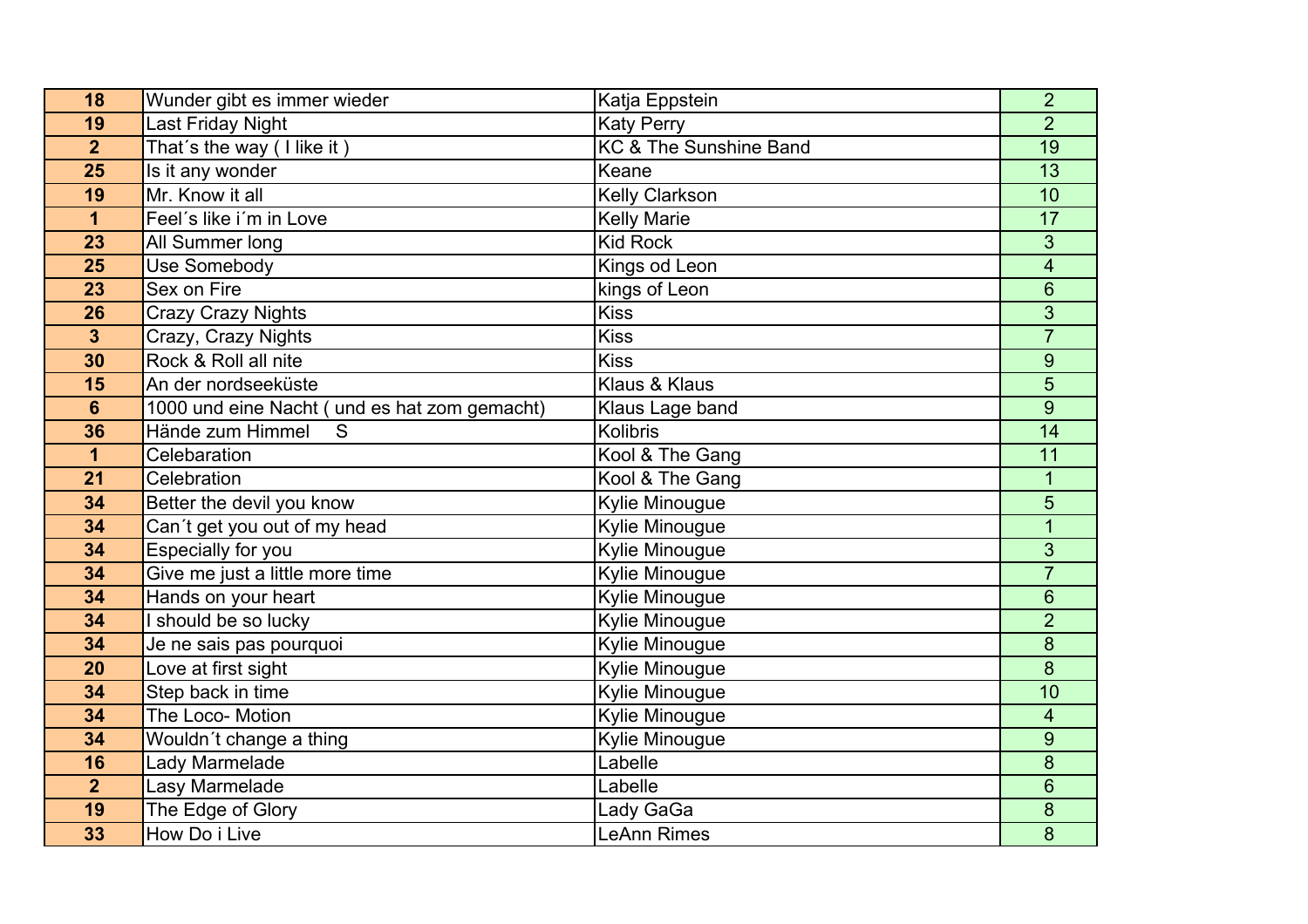| 30                      | Stairway to Heaven                   | Led Zeppelin                      | 12                       |
|-------------------------|--------------------------------------|-----------------------------------|--------------------------|
| 27                      | Are you gonna go my way              | Lenny Kravitz                     | 14                       |
| $\overline{7}$          | You make me feel like Dancing        | Leo Sayer                         | 3                        |
| 21                      | Hello (is it me)                     | <b>Lionel Richie</b>              | $\overline{10}$          |
| 10                      | Just for you                         | <b>Lionel Richie</b>              | $\overline{2}$           |
| 19                      | Party Rock Anthem                    | <b>LMFAO</b>                      | 5                        |
| 28                      | I've been thinking about you         | <b>London Beat</b>                | $\overline{7}$           |
| 28                      | Macarena                             | Los del Rio                       | 4                        |
| 20                      | Mamba Nr. 5                          | Lou Bega                          | 9                        |
| 28                      | Mambo No 5                           | Lou Bega                          | $\overline{1}$           |
| 33                      | Ain't just the Way                   | <b>Lutrician McNeal</b>           | 9                        |
| $\overline{7}$          | Pop Muzik                            | $\overline{M}$                    | $\overline{1}$           |
| 16                      | <b>Our House</b>                     | <b>Madness</b>                    | $\overline{1}$           |
| 33                      | Like a Prayer                        | Madonna                           | $6\phantom{1}$           |
| 11                      | Papa don't preach                    | Madonna                           | $\overline{2}$           |
| 20                      | Papa don't preach                    | Madonna                           | $\overline{2}$           |
| 35                      | Ich will Spaß                        | Marcus                            | 10                       |
| 33                      | Hero                                 | <b>Mariah Carey</b>               | 10                       |
| $6\phantom{1}$          | Er gehört zu mir                     | Marianne Rosenberg                | $\overline{\mathcal{A}}$ |
| 18                      | Marleen                              | Marianne Rosenberg                | 4                        |
| 14                      | Hier in der Kneipe                   | Marius Müller Westernhagen        | 8                        |
| 35                      | Das rote Pferd                       | <b>Markus Becker</b>              | 5                        |
| 37                      | S<br>Das rote Pferd                  | <b>Markus Becker</b>              | 14                       |
| 36                      | S<br>Hörst du die Regenwürmer husten | Markus Becker                     | 4                        |
| 19                      | Mooves like Jagger                   | Maroon 5 feat. Christina Aguilera | 3                        |
| 19                      | Ready to go                          | Martin Solveig feat. KELE         | 15                       |
| 13                      | Hang on sloopy                       | MC Coys                           | 12                       |
| $\overline{\mathbf{1}}$ | Ain't no stoppin us now              | MC Fadden & Whitehead             | $\overline{2}$           |
| 24                      | Bat out oh Hell                      | Meat Loaf <sup>*</sup>            | $\mathbf{1}$             |
| 27                      | Paradise by the dashboard light      | Meat Loaf *                       | $\overline{2}$           |
| $\overline{\mathbf{3}}$ | Paradise by the dashboard light      | Meatloaf                          | 8                        |
| 10                      | Next best Superstar                  | Melanie C.                        | $\overline{7}$           |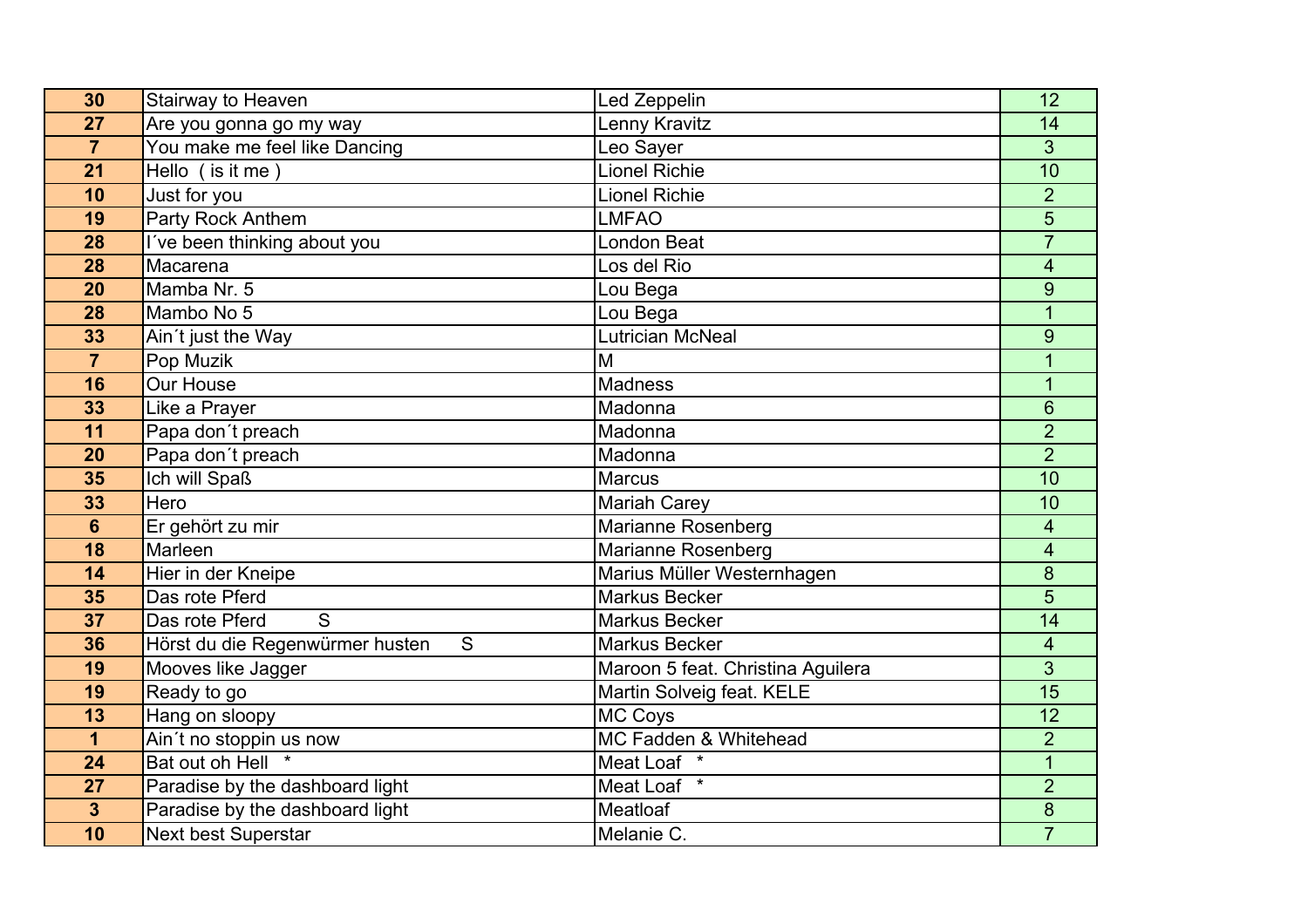| 8               | Down Under                                  | Men at Work         | 5                        |
|-----------------|---------------------------------------------|---------------------|--------------------------|
| 18              | Tränen lügen nicht                          | <b>Michael Holm</b> | 6                        |
| 29              | ABC (One two three)<br>Jackson 5)           | Michael Jackson     | 9                        |
| 29              | <b>Billie Jean</b>                          | Michael Jackson     | $\overline{2}$           |
| 29              | <b>Black or White</b>                       | Michael Jackson     | 5                        |
| 29              | Dirty Diana                                 | Michael Jackson     | $\overline{7}$           |
| 21              | Heal the world                              | Michael Jackson     | 4                        |
| 29              | Heal the world                              | Michael Jackson     | 1                        |
| 29              | Leave me alone                              | Michael Jackson     | 10                       |
| 29              | One more chance                             | Michael Jackson     | 11                       |
| 29              | The girl is mine                            | Michael Jackson     | 8                        |
| 29              | The way you make me feel                    | Michael Jackson     | 4                        |
| 29              | Thriller                                    | Michael Jackson     | 3                        |
| 29              | Wanna be startin somethin                   | Michael Jackson     | $6\phantom{1}$           |
| 35              | <b>Nina</b>                                 | Michael Wendler     | $\overline{13}$          |
| 35              | Sie liebt den D.J.                          | Michael Wendler     | 3                        |
| 9               | <b>Goodbye Michelle</b>                     | <b>Michelle</b>     | $\overline{7}$           |
| 35              | Finger im Po - Mexico                       | <b>Micky Krause</b> | $\overline{\mathcal{A}}$ |
| $\overline{37}$ | Jan Pillemann Otze<br>$\overline{S}$        | <b>Micky Krause</b> | 9                        |
| 36              | Reiß die Hütte ab S                         | <b>Micky Krause</b> | $\overline{3}$           |
| 35              | Zehn nackte Friseusen                       | <b>Micky Krause</b> | 6                        |
| 31              | Chipy Chipy Cheep Cheep                     | Middle Of The Road  | 9                        |
| 30              | The Ace of Spades                           | Motörhead           | 3                        |
| 32              | <b>Tiger Feet</b>                           | <b>MUD</b>          | $\overline{18}$          |
| 5               | Ohne Dich (schlaf ich heut nacht nicht ein) | Münchner Freiheit   | $\overline{2}$           |
| $\overline{7}$  | In the Summertime                           | Mungo Jerry         | $\overline{2}$           |
| 33              | Torn                                        | Nathalie Imbroglia  | $\overline{2}$           |
| 32              | <b>Sweet Caroline</b>                       | <b>Neil Diamond</b> | 17                       |
| 27              | How you remind me                           | <b>Nickelback</b>   | $\bf 8$                  |
| 23              | Rockstar                                    | Nickelback          | $\overline{2}$           |
| 5               | Ein bischen Frieden                         | Nicole              | $\overline{\mathbf{4}}$  |
| 19              | <b>Right there</b>                          | Nicole Scherzinger  | 19                       |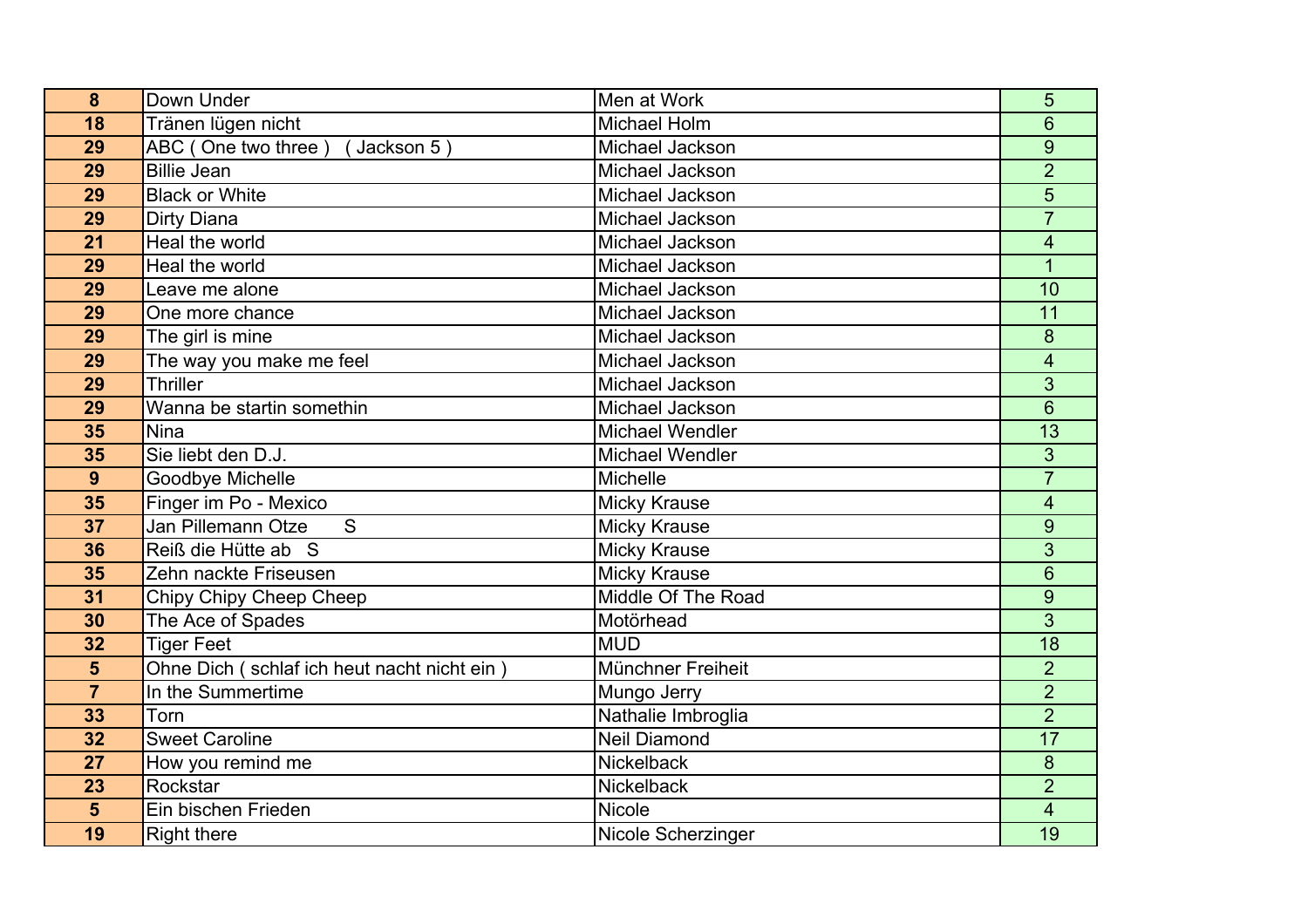| 14                      | Wouldn't it be good                   | <b>Nik Kershaw</b>     | 3                |
|-------------------------|---------------------------------------|------------------------|------------------|
| 37                      | Ein Stern der deinen Namen trägt<br>S | Nik. P.                | $\overline{2}$   |
| 11                      | Daylight in your eyes                 | No Angels              | 5                |
| 22                      | Daylight in your eyes                 | No Angels              | $\overline{3}$   |
| $\overline{7}$          | Spirit in the Sky                     | Norman Greenbaum       | 9                |
| 25                      | Don't look back in Anger              | Oasis                  | $\overline{20}$  |
| 23                      | Wonderwall                            | Oasis                  | 20               |
| 1                       | Going Back to my Roots                | Odyssey                | 18               |
| 35                      | Cowboy & Indianer                     | Ofal Henning           | $\overline{7}$   |
| 36                      | Cowboy & Indianer<br>$\overline{S}$   | <b>Olaf Henning</b>    | $\overline{13}$  |
| 19                      | Good Life                             | One Republik           | $6\phantom{1}$   |
| 27                      | No Tomorrow                           | Orson                  | 3                |
| 1                       | D.I.S.C.O                             | Ottawan                | $\overline{12}$  |
| 1                       | Hands up (Give me your Heart)         | Ottawan                | 20               |
| $\overline{\mathbf{4}}$ | Go West                               | Pet Shop Boys          | 6                |
| 12                      | Hoch und höher                        | Peter Maffay           | $\boldsymbol{9}$ |
| 36                      | Major Tom<br>S                        | <b>Peter Schilling</b> | $6\phantom{1}$   |
| 36                      | S<br>Joana                            | <b>Peter Wackel</b>    | 10               |
| 11                      | Get the Party started                 | Pink                   | $\overline{7}$   |
| 22                      | Get the Party started                 | Pink                   | 10               |
| 26                      | Another Brick in the Wall             | Pink Floyd             | 16               |
| 19                      | Give me everything (Tonight)          | Pitbull                | $\mathbf{1}$     |
| 13                      | I'm si excited                        | <b>Pointer Sisters</b> | 13               |
| 23                      | <b>Country Girl</b>                   | <b>Primal Scream</b>   | 11               |
| 21                      | The most beautiful girl in the world  | Prince                 | 8                |
| 37                      | Abenteuerland<br>S                    | Pur                    | $\overline{7}$   |
| 31                      | <b>Bohemian Rapsody</b>               | Queen                  | 5                |
| 31                      | Don't Stop me Now                     | Queen                  | 14               |
| $\overline{\mathbf{4}}$ | We are the Champions                  | Queen                  | 1                |
| $\overline{\mathbf{4}}$ | We Will Rock You                      | Queen                  | 5                |
| 17                      | We Will Rock You                      | Queen                  | 4                |
| 30                      | We will Rock you                      | Queen                  | 1                |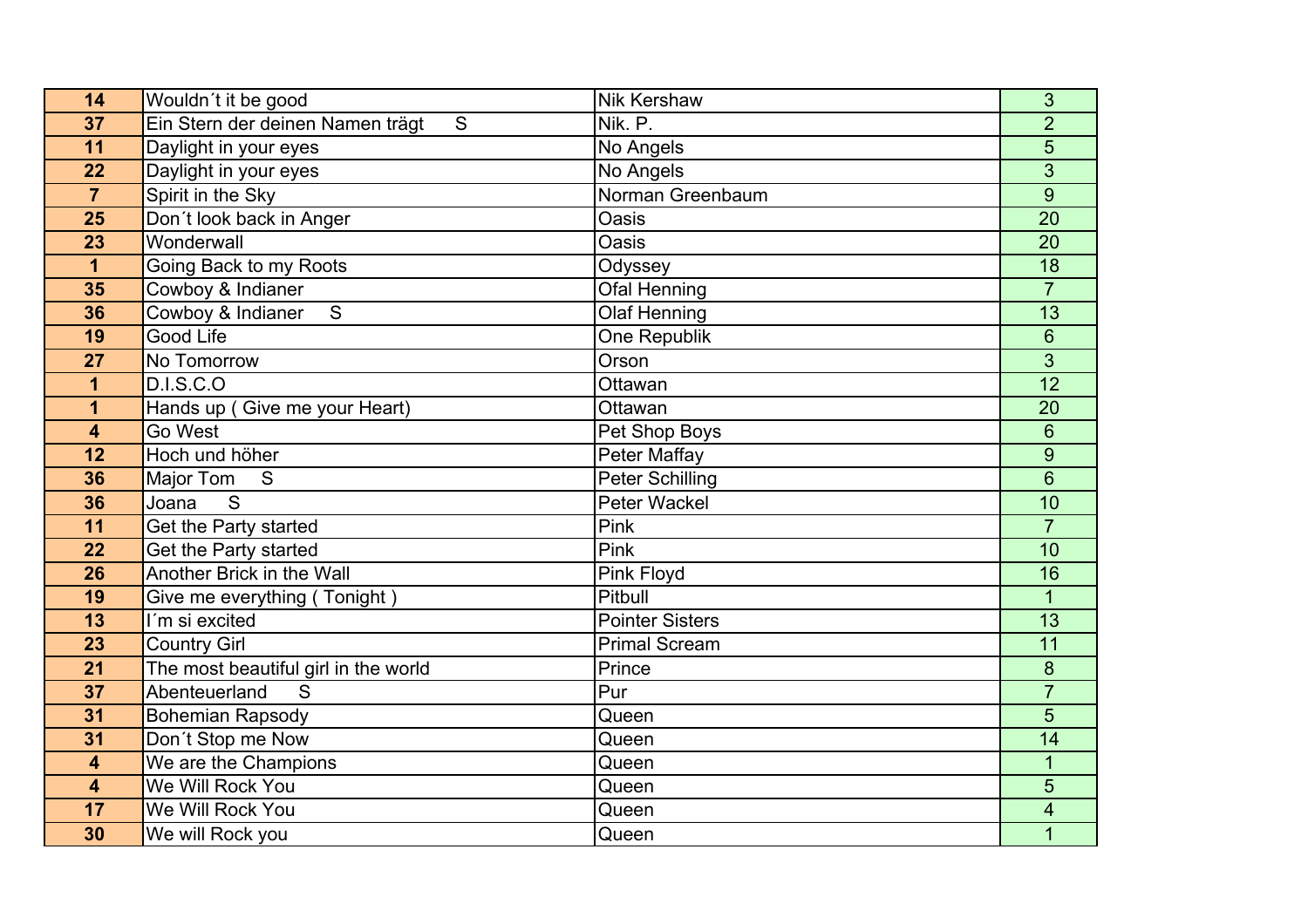| 26                      | $\star$<br>We are the Champions | $\star$<br>Queen              | 20             |
|-------------------------|---------------------------------|-------------------------------|----------------|
| $23 *$                  | We will Rock You *              | Queen *                       |                |
| 25                      | Losong my Religion              | R.E.M.                        | 14             |
| $\mathbf{3}$            | Since you've been gone          | Rainbow                       | 9              |
| $24*$                   | Since you've been gone *        | Rainbow *                     | $\overline{2}$ |
| 25                      | America                         | Razorlight                    | 11             |
| 23                      | Somewhere Else                  | Razorlight                    | 10             |
| 23                      | By the way                      | Red Hot Chilli Peppers        | 12             |
| 27                      | Dani California                 | <b>Red Hot Chilli Peppers</b> | $\overline{4}$ |
| 28                      | Cotton Eye Joe                  | Rednex                        | $\overline{2}$ |
| 21                      | Losing my Religion              | <b>REM</b>                    | 5              |
| 35                      | It's Cool Man                   | <b>Remix 2010</b>             | $\mathbf{1}$   |
| $\overline{37}$         | S<br>Fiesta Mexicana            | <b>Rex Gildo</b>              | 13             |
| 11                      | Never gonna give you up         | <b>Rick Astley</b>            | 3              |
| 20                      | Never gonna give you up         | <b>Rick Astley</b>            | $\overline{3}$ |
| 17                      | Jessi's Girl                    | <b>Rick Springfield</b>       | 8              |
| $\overline{\mathbf{4}}$ | The Cuo of Life                 | <b>Ricky Martin</b>           | 4              |
| 4                       | Stand up (For the Champions)    | Right Said Fred               | $\overline{2}$ |
| 19                      | California King Bed             | Rihanna                       | $\overline{7}$ |
| 19                      | Man down                        | Rihanna                       | 16             |
| 19                      | S & M (Come on)                 | Rihanna                       | 26             |
| 11                      | Angels                          | <b>Robbie Williams</b>        | $\mathbf{1}$   |
| 38                      | Angles                          | <b>Robbie Williams</b>        | 10             |
| 22                      | Feel                            | <b>Robbie Williams</b>        | $\mathbf{1}$   |
| 11                      | Feel                            | <b>Robbie Williams</b>        | 8              |
| 10                      | Missunderstood                  | <b>Robbie Williams</b>        | 10             |
| 20                      | Rock DJ.                        | Robbie Williams               | $\mathbf 1$    |
| $\mathbf{3}$            | <b>Addicted to Love</b>         | <b>Robert Palmer</b>          | 10             |
| 26                      | <b>Addicted to Love</b>         | <b>Robert Palmer</b>          | 12             |
| 18                      | Ein bischen Spaß muß sein       | Roberto Blanco                | 10             |
| 37                      | Ein bisschen Spaß muß sein<br>S | Roberto Blanco                | 11             |
| 13                      | Have i told you lately          | Rod Steward                   | 20             |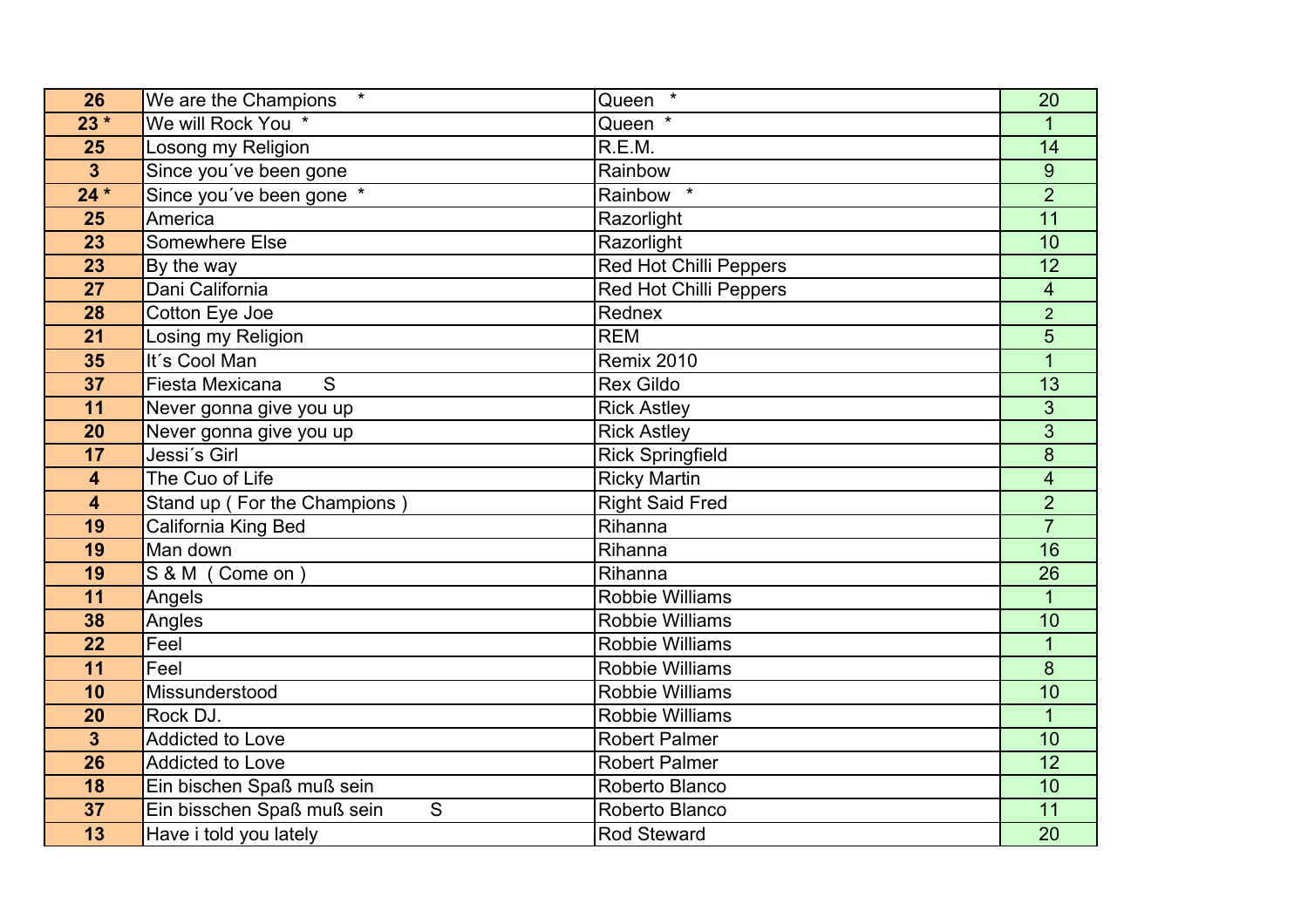| 17              | Shaddow on the wall           | Roger Chapman7 Mike Oldfield | 11                      |
|-----------------|-------------------------------|------------------------------|-------------------------|
| 5               | Lieb mich ein letztes Mal     | Roland Kaiser                | 3                       |
| 9               | Was willst du hier            | <b>Roland Kaiser</b>         | 9                       |
| $\overline{31}$ | <b>Brown Sugar</b>            | <b>Rolling Stones</b>        | $\overline{6}$          |
| 27              | Satisfaction (I can get no)   | <b>Rolling Stones</b>        | 18                      |
| $24*$           | Symphaty for the Devil *      | <b>Rolling Stones</b>        | 20                      |
| 10              | Father and son                | Ronan Keating                | 3                       |
| 22              | If tomorrow never comes       | Ronan Keating                | $\overline{7}$          |
| 38              | If tomorrow never comes       | Ronan Keating                | 9                       |
| 32              | Maggie May                    | <b>Ros Steward</b>           | $\overline{4}$          |
| 1               | Car Wash                      | Rose Royce                   | 10                      |
| $\overline{2}$  | Wishing on a Star             | Rose Royce                   | 23                      |
| 12              | Liebe ist alles               | Rosenstolz                   | $\overline{4}$          |
| 32              | <b>Sugar Baby Love</b>        | <b>Rubettes</b>              | 15                      |
| 38              | Have you ever                 | S Club 7                     | 3                       |
| 11              | From Sarah with love          | Sarah Connor                 | 10                      |
| 28              | Scatman's World               | Scatman                      | 3                       |
| 12              | Schnappi das kleine Krokodil  | Schnappi                     | $\overline{1}$          |
| 25              | She's so lovely               | <b>Scouting for Girls</b>    | 12                      |
| 19              | Who say's                     | Selene gomez & the Scene     | 25                      |
| 9               | Für jeden der einsam ist      | Semino Rossi                 | $\overline{\mathbf{4}}$ |
| 11              | Whenever, whereever           | <b>Shakira</b>               | 9                       |
| 20              | Whenever, whereever           | Shakira                      | 4                       |
| $\overline{1}$  | A Night to remember           | Shalamar                     | $\overline{1}$          |
| 1               | can make you feel good        | Shalamar                     | 25                      |
| 22              | 'gonna getcha good            | Shanaia Twain                | 6                       |
| 33              | Still the One                 | Shania Twain                 | $\overline{1}$          |
| 32              | <b>Under The Moon Of Love</b> | Showaddywaddy                | 20                      |
| 21              | Don't you forget about me     | Simple Minds                 | 9                       |
| 1               | He's the Greatest Dancer      | <b>Sister Sledge</b>         | $\overline{21}$         |
| $\overline{2}$  | Lost in Music                 | <b>Sister Sledge</b>         | 8                       |
| $\overline{2}$  | We are Family                 | <b>Sister Sledge</b>         | 21                      |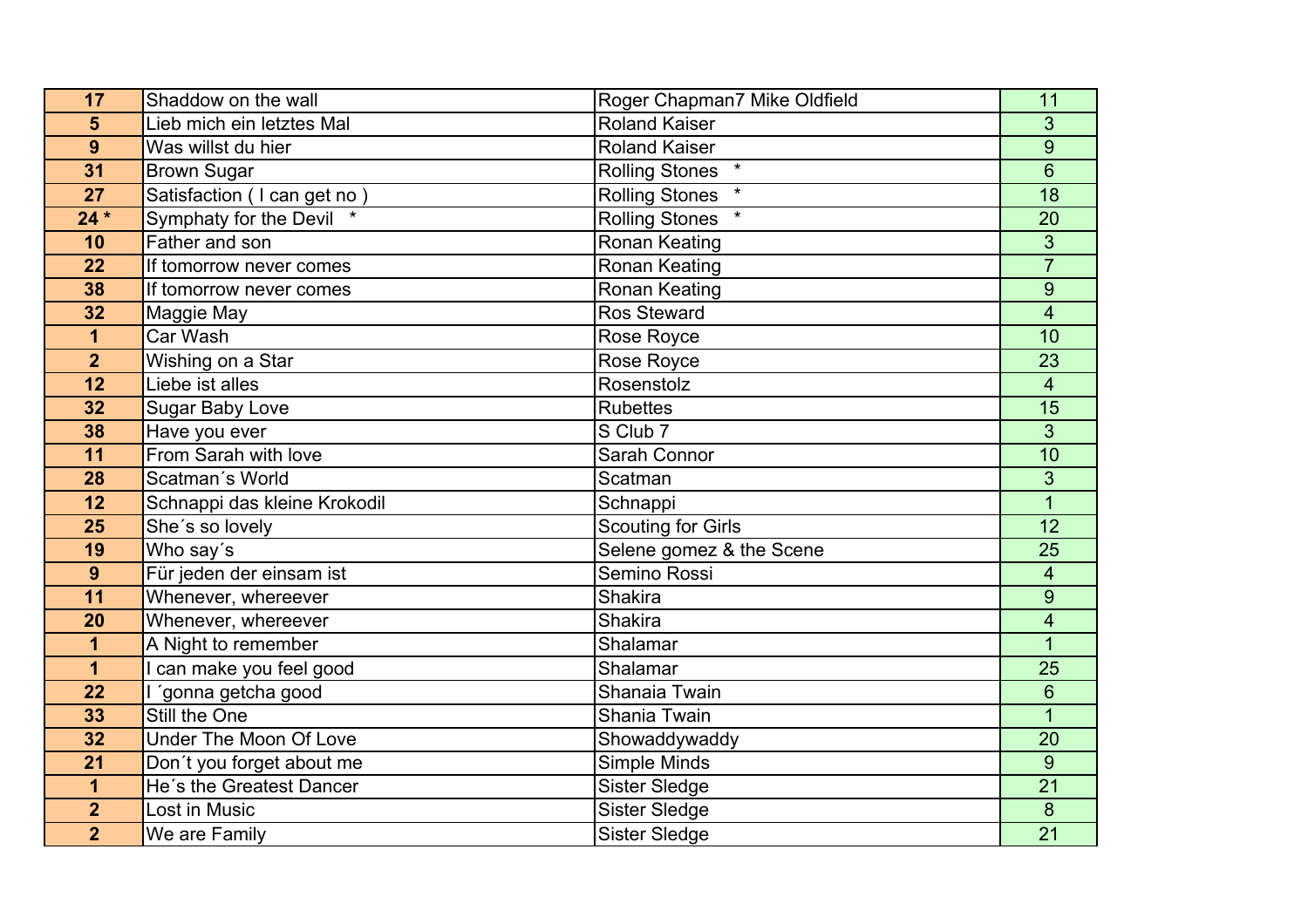| 16                      | We are Family                                  | <b>Sister Sledge</b>         | 9               |
|-------------------------|------------------------------------------------|------------------------------|-----------------|
| 31                      | <b>Cum On Feel The Noize</b>                   | Slade                        | 10              |
| $\overline{7}$          | Living next door to Alice                      | Smokie                       | 11              |
| 31                      | <b>Living Next Door To Alice</b>               | Smokie                       | $\overline{30}$ |
| 25                      | Run                                            | <b>Snow Patrol</b>           | 19              |
| 12                      | Und wenn ein Lied deine Lippen verlässt        | Söhne Mannheims              | $\overline{7}$  |
| $\overline{7}$          | Lay back in the arms of someone                | Somokie                      | 5               |
| 13                      | got you babe                                   | Sonny & Cher                 | 10              |
| $6\phantom{1}$          | Skandal im Sperrbezirk                         | <b>Spider Murphey Gang</b>   | $\mathbf{1}$    |
| 36                      | <b>Skandal im Sperrbezirk</b><br>${\mathsf S}$ | <b>Spider Murphey Gang</b>   | $\overline{12}$ |
| 8                       | We built this City                             | Starship                     | 10              |
| 31                      | Down Down                                      | Status Quo<br>$\star$        | $\overline{15}$ |
| $24*$                   | Rockin all over the world<br>$\star$           | $\star$<br><b>Status Quo</b> | 16              |
| 32                      | Rockin'All Over The World                      | Status Quo                   | 11              |
| 32                      | Stuck In The Middle With You                   | <b>Stealer Wheel</b>         | 14              |
| $\overline{\mathbf{4}}$ | Na, Na, hey kiss him Good Bye                  | <b>Steam</b>                 | $\overline{7}$  |
| $\overline{\mathbf{3}}$ | Born to be Wild                                | Steppenwolf                  | 11              |
| 17                      | Born to be Wild                                | Steppenwolf                  | $\overline{7}$  |
| $24*$                   | Born to be wild *                              | Steppenwolf *                | 13              |
| 27                      | Dakota                                         | Stereophonics                | $6\phantom{1}6$ |
| 32                      | Make Me Smile ( Come Up And See Me )           | Steve Harley & Cockney Rebel | 5               |
| 22                      | I just called to say i love you                | <b>Stevie Wunder</b>         | 5               |
| 30                      | Eye of the Tiger                               | Survivor                     | $\overline{2}$  |
| $\overline{\mathbf{3}}$ | Eye of the Tiger                               | Survoivor                    | 15              |
| 17                      | Eye of the Tiger                               | Survoivor                    | 6               |
| 26                      | Eye of the Tiger *                             | Survoivor *                  | 4               |
| 31                      | <b>Blockbuster</b>                             | <b>Sweet</b>                 | $\overline{4}$  |
| 32                      | Wig Wam Bam                                    | Sweet                        | 23              |
| 31                      | <b>Get IT ON</b>                               | T.Rex                        | 17              |
| 1                       | Don't take away the music                      | <b>Tavares</b>               | 15              |
| 1                       | Heaven mußt been missing an Angel              | <b>Tavares</b>               | 22              |
| $\overline{2}$          | More Than a Woman                              | <b>Tavares</b>               | 10              |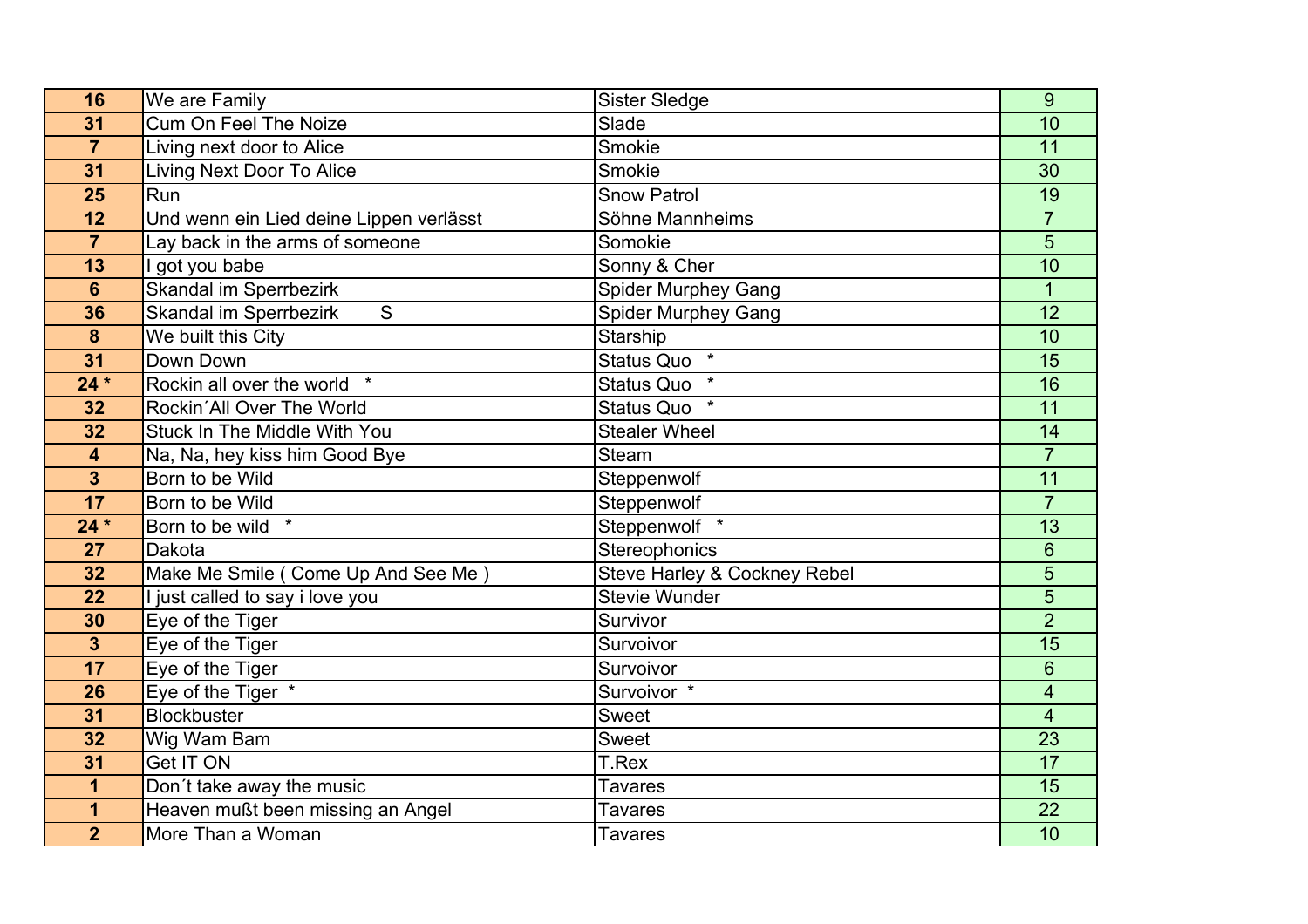| 8                       | Tell it to my Heart                      | <b>Taylor Done</b>      | 6                       |
|-------------------------|------------------------------------------|-------------------------|-------------------------|
| $24*$                   | Hard to Handle *                         | <b>The Black Crowes</b> | 14                      |
| 25                      | Should i stay, or should i go            | The Clash               | 15                      |
| $\overline{14}$         | Don't leave me this way                  | The Communards          | $\overline{\mathbf{4}}$ |
| $24*$                   | belive in a thing called Love *          | <b>The Darkness</b>     | 15                      |
| $\overline{2}$          | Wanted                                   | <b>The Dooleys</b>      | 20                      |
| 31                      | Kissin In The Back Row Of The Moovies    | <b>The Drifters</b>     | 26                      |
| 14                      | Passion                                  | <b>The Flirts</b>       | $\overline{7}$          |
| 31                      | December 63 (Oh what a Night)            | The Four Seasons        | 12                      |
| $\overline{2}$          | Rock the Boat                            | The Hues Cooperation    | 14                      |
| 1                       | want you Back                            | The Jackson Five        | 28                      |
| 31                      | I Want You Back                          | The Jackson Five        | 23                      |
| $\mathbf{1}$            | Blame it on the Boogie                   | The Jacksons            | 4                       |
| 25                      | When you where young                     | <b>The Killers</b>      | 3                       |
| 27                      | You Really got me                        | <b>The Kinks</b>        | $\overline{17}$         |
| 17                      | My Shyrona                               | The Knack               | 3                       |
| $\overline{\mathbf{1}}$ | Attention to me                          | The Nolans              | 3                       |
| $\overline{2}$          | $\overline{I'm}$ in the mood for Dancing | The Nolans              | $\overline{1}$          |
| 25                      | Chelsea Dagger                           | <b>The Pratellis</b>    | $\mathbf 1$             |
| 27                      | In the shaddows                          | The Rasmus *            | $\overline{7}$          |
| $\mathbf 1$             | Can't get by without you                 | The Real Thing          | $\overline{7}$          |
| $\overline{2}$          | You to me are Everything                 | The Real Thing          | 28                      |
| 32                      | You to me are Everything                 | The Real Thing          | 28                      |
| 38                      | <b>Unchained Melody</b>                  | The Righteous Brothers  | $\mathbf{1}$            |
| 26                      | <b>Fools Gold</b>                        | The Stone Roses         | 19                      |
| $\mathbf 1$             | Can't give you anything (But my Love)    | The Stylistics          | 9                       |
| $\overline{2}$          | When will i see you again                | The Three Degrees       | $\overline{22}$         |
| 32                      | When Will I See You Again                | The Three Degrees       | 22                      |
| $\mathbf 1$             | Disco Inferno                            | The Tramps              | 14                      |
| 27                      | <b>Teenage Kicks</b>                     | The Undertones          | $\overline{15}$         |
| 25                      | My Doorbell                              | The White Stripes       | $\overline{2}$          |
| 25                      | Valerie                                  | The Zutons              | 6                       |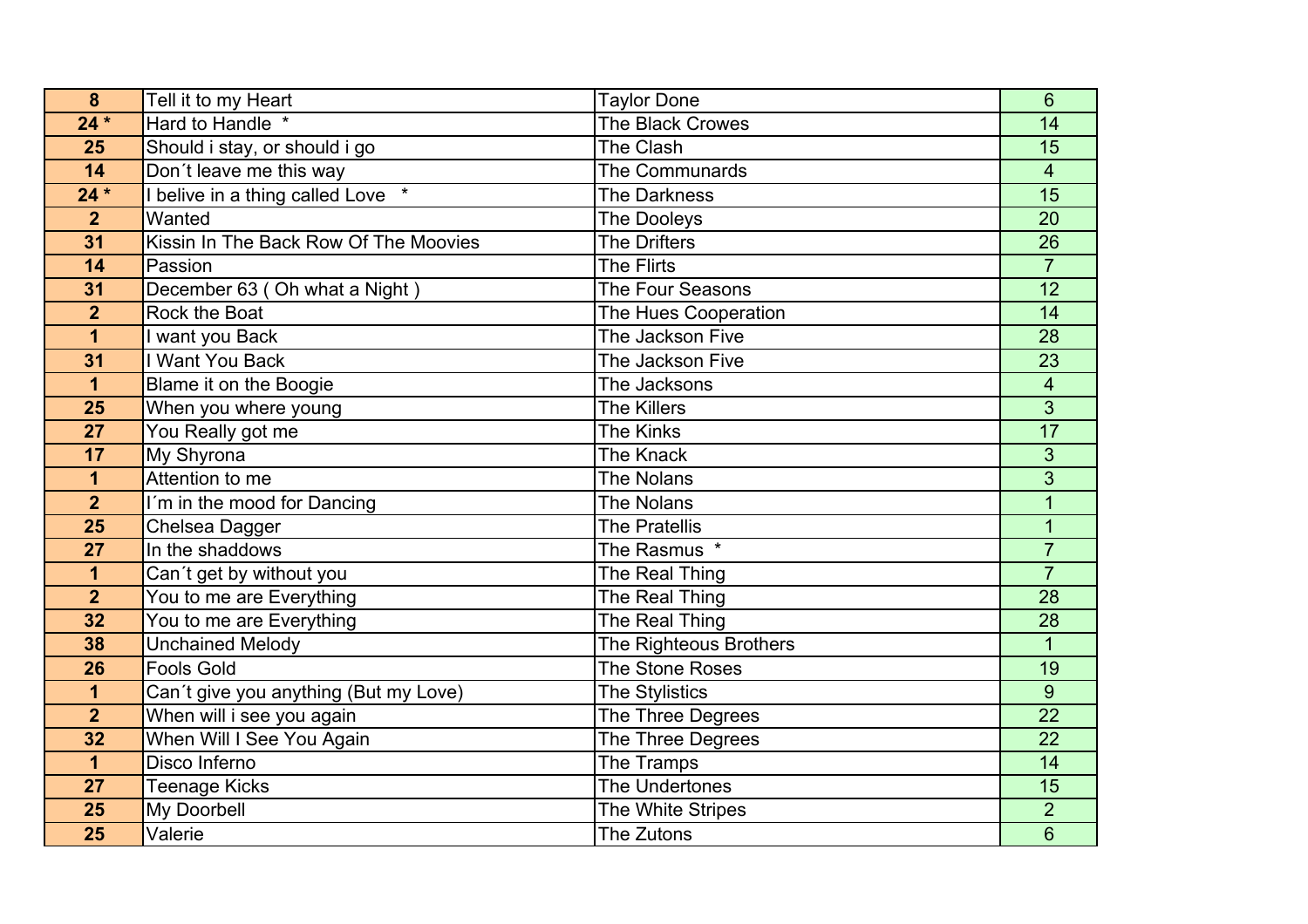| 3                       | The Boys are back in Town               | Thin Lizzy            | 17                       |
|-------------------------|-----------------------------------------|-----------------------|--------------------------|
| $24*$                   | The boys are back in town               | Thin Lizzy *          | 3                        |
| 36                      | Fliegerlied<br>S                        | <b>Tim Toupet</b>     | $\overline{7}$           |
| $\overline{37}$         | Ich bin ein Döner<br>$\overline{S}$     | <b>Tim Toupet</b>     | 10                       |
| $\mathbf 1$             | I Love to Love                          | <b>Tina Charles</b>   | 27                       |
| 31                      | I Love To Love                          | <b>Tina Charles</b>   | 22                       |
| 22                      | <b>Private Dancer</b>                   | <b>Tina Turner</b>    | 8                        |
| 36                      | Hallo Guten Morgen Deutschland S        | <b>Tom Astor</b>      | $\overline{2}$           |
| 19                      | Delilah (Classic Hit)                   | Tom Jones             | 28                       |
| 11                      | <b>Sex Bomb</b>                         | Tom Jones             | $\overline{\mathbf{4}}$  |
| 20                      | <b>Sex Bomb</b>                         | Tom Jones             | $\overline{7}$           |
| 13                      | What's new Pussycat                     | Tom Jones             | $\overline{4}$           |
| 31                      | Is This The Way To Amarillo             | <b>Tony Christie</b>  | $\overline{25}$          |
| 15                      | Schöne Maid, hast du heut für mich Zeit | <b>Tony Marshall</b>  | 10                       |
| 8                       | Africa                                  | <b>TOTO</b>           | 8                        |
| $\overline{\mathbf{3}}$ | <b>Hold the Line</b>                    | <b>TOTO</b>           | 12                       |
| 17                      | Hold the Line                           | <b>TOTO</b>           | 1                        |
| 26                      | Hold the Line                           | TOTO <sup>*</sup>     | 5                        |
| 23                      | Beautiful Day                           | $\overline{U}$        | $\overline{\mathbf{4}}$  |
| 25                      | With or without you                     | $\overline{U2}$       | 17                       |
| $\overline{\mathbf{5}}$ | Aber bitte mit Sahne                    | Udo Jürgens           | 9                        |
| 37                      | Griechischer Wein<br>S                  | Udo Jürgens           | 5                        |
| 18                      | Ich war noch niemals in New York        | Udo Jürgens           | 1                        |
| $\overline{3}$          | Jump                                    | Van Halen             | 13                       |
| 26                      | Jump *                                  | Van Halen *           | 6                        |
| $\overline{2}$          | Y.M.C.A.                                | <b>Village People</b> | 24                       |
| 15                      | Y.M.C.A.                                | <b>Village People</b> | $6\phantom{1}$           |
| 20                      | Y.M.C.A.                                | <b>Village People</b> | 10                       |
| 32                      | Y.M.C.A.                                | <b>Village People</b> | 26                       |
| 16                      | It's raining men                        | <b>Weather Girls</b>  | 5                        |
| 20                      | It's raining men                        | <b>Weather Girls</b>  | 5                        |
| 38                      | Fool Again                              | Westlife              | $\overline{\mathcal{A}}$ |